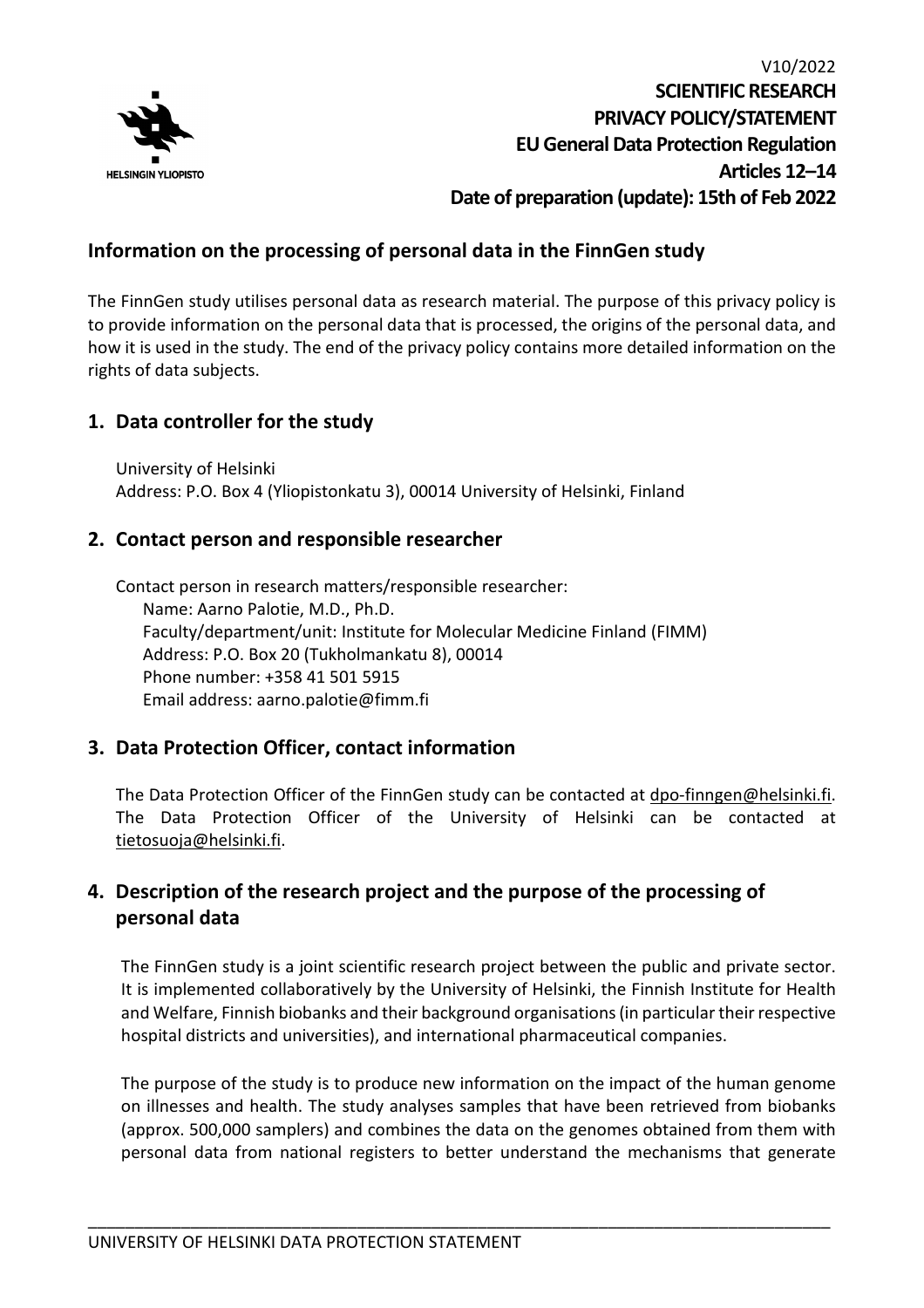diseases, thus producing background information for future pharmaceutical developments. Information generated in the project is used to guide the research and design further studies. In addition, the study is used to develop tools and technical operating environments that enable the processing of large masses of data.

For more information on the FinnGen study, see the website of the study at [https://www.finngen.fi/e](https://www.finngen.fi/en)n

## **5. Research partners**

The FinnGen study is carried out as a collaborative research project. The participating organisations and their responsibilities to and relationships with the data subjects are listed and described in brief below.

- The University of Helsinki: the research controller and the main implementer of the research;
- The joint municipal authority of the Hospital District of Helsinki and Uusimaa: coordination of biobank sample collection, processor of personal data in the FinnGen study;
- The Finnish Institute for Health and Welfare: processing of identifiable personal data and combining register data with personal identity codes, processor of personal data in the FinnGen study;
- Other parties to the research project who *may* participate in the analysis of the research data in the FinnGen study as personal data processors acting on behalf of the University of Helsinki:
	- o The joint municipal authority of the Hospital District of Southwest Finland
	- o The joint municipal authority of the Hospital District of Pirkanmaa
	- o The joint municipal authority of the Hospital District of Northern Savonia
	- o The joint municipal authority of the Hospital District of Northern Ostrobothnia
	- o The joint municipal authority of the Hospital District of Central Finland

- o The University of Turku
- o Tampere University
- o The University of Eastern Finland
- o The University of Jyväskylä
- o The University of Oulu
- o The Finnish Red Cross, Blood Service
- o AbbVie Inc.
- o AstraZeneca UK Ltd
- o Biogen MA Inc.
- o Celgene Corporation/Bristol Myers Squibb
- o Genentech Inc.
- o GlaxoSmithKline Intellectual Property Development Ltd
- o Merck Sharp & Dorme Corp.
- o Pfizer Inc.
- o Sanofi US Services Inc.
- o Janssen Biotech, Inc.
- o Maze Therapeutics, Inc.
- o Novartis AG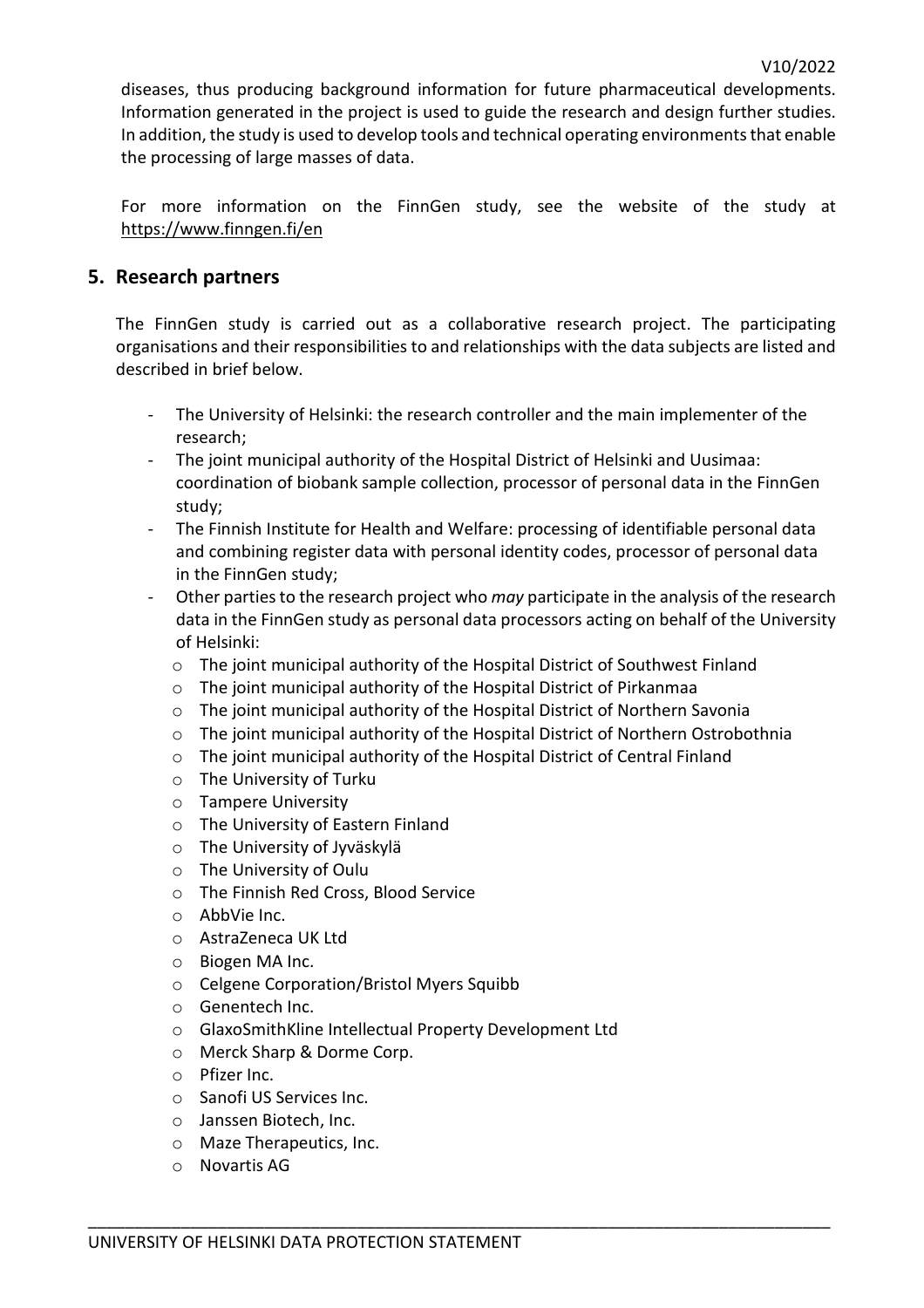o Boehringer Ingelheim International GmbH

# **6. The data contained in the research material**

The research material contains the following personal data or data types:

Data related to samples from biobanks:

Study ID, year of birth, year of study, sex, place of birth, weight, length, smoking data and genotyping data determined from DNA samples.

Clinical information obtained from the biobanks:

• Information related to heart failure

Disease and cause of death data collected from national registers:

- Municipality of residence
- Data related to treatment admissions and departures
- Diagnosis and accident data
- Data related to measures
- Laboratory values related to renal function
- Pharmaceutical purchase and reimbursement data
- Data on procedures for demanding cardiac patients related to the procedure's type and complications
- The order numbers of cancers and the cause and specification codes of each cancer
- Data on the behaviour, location and prevalence of cancer
- Temporal data related to cancer detections and deaths, and death-related status data concerning the cancer
- Cause of death data
- Time and place of death data
- Cause of death data of the parents of the subjects
- Possible date of departure from the country
- The municipality of birth of the parents of the study group
- The date of death of the parents of the study group
- Number of children of the subject
- Degree of education
- Field of education
- Occupation
- Socioeconomic status

The data collected from national registers and biobanks is listed in more detail in the appendix "FinnGen study register data" at the end of this report.

(Self-reported) data collected from the subjects themselves through so-called invitation studies:

- Surveys related to health, well-being and lifestyles
- Test results mapping the different areas of functional i.e. cognitive capability

\_\_\_\_\_\_\_\_\_\_\_\_\_\_\_\_\_\_\_\_\_\_\_\_\_\_\_\_\_\_\_\_\_\_\_\_\_\_\_\_\_\_\_\_\_\_\_\_\_\_\_\_\_\_\_\_\_\_\_\_\_\_\_\_\_\_\_\_\_\_\_\_\_\_\_\_\_\_\_\_

## **7. Sources of personal data**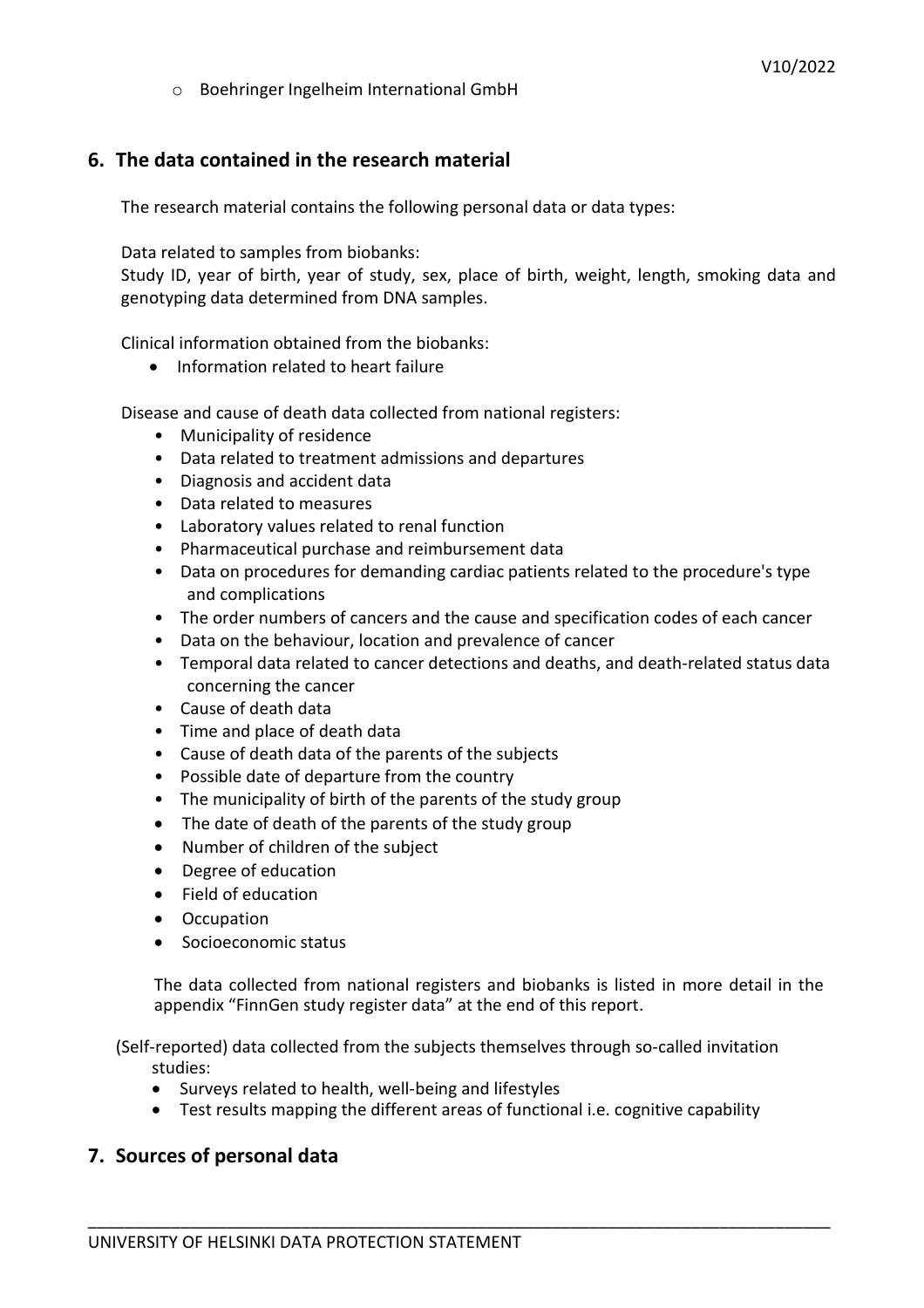The personal data and samples processed in the FinnGen study are obtained from biobanks referred to in the Biobank Act (688/2012). The DNA samples from biobanks are genotyped to provide genotype data for research purposes. Biobanks also provide clinical data, i.e. data collected in the context of health care / medical care. The persons who, in their biobank consent, have given their permission to be contacted in connection with possible future studies may, on the basis of this consent, be invited to additional FinnGen studies that include the collection of self-reported health and well-being data. Participation in these studies is entirely voluntary.

In addition, register data is obtained from the following health data registers:

- Statistics Finland
- Finnish Cancer Registry and Mass Screening Registry
- Register of Primary Health Care Visits (Avohilmo)
- Care Register for Health Care (Hilmo)
- Kela
- Digital and Population Data Services AgencyDigital and Population Data Services Agency
- Finnish Register of Visual Impairment
- Care Register for Social Welfare
- Finnish Registry for Kidney Diseases
- Finnish National Infectious Diseases Register
- Medical Birth Register
- Finnish National Vaccination Register
- Malformation register

#### **8. Sensitive personal data**

The study processes the following special category personal data (i.e. sensitive personal data) specified in Article 9 of the GDPR:

Racial or ethnic origin Political opinions Religious or philosophical beliefs Trade union membership  $\boxtimes$  Genetic data Processing of biometric data for the unambiguous identification of a person  $\boxtimes$  Health

Sexual behaviour or orientation of a natural person

The processing of sensitive data is based on Article 9(2)(j) of the GDPR (processing is necessary for scientific and historical research purposes) and Article 6(1)(7) of the Data Protection Act (1050/2018) (Article 9(1) of the GDPR does not apply to the processing of data for scientific or historical research purposes or for statistical purposes).

The research data for the FinnGen study is retrieved from biobanks and national registers in accordance with the relevant laws and permit processes. The disclosure of personal data from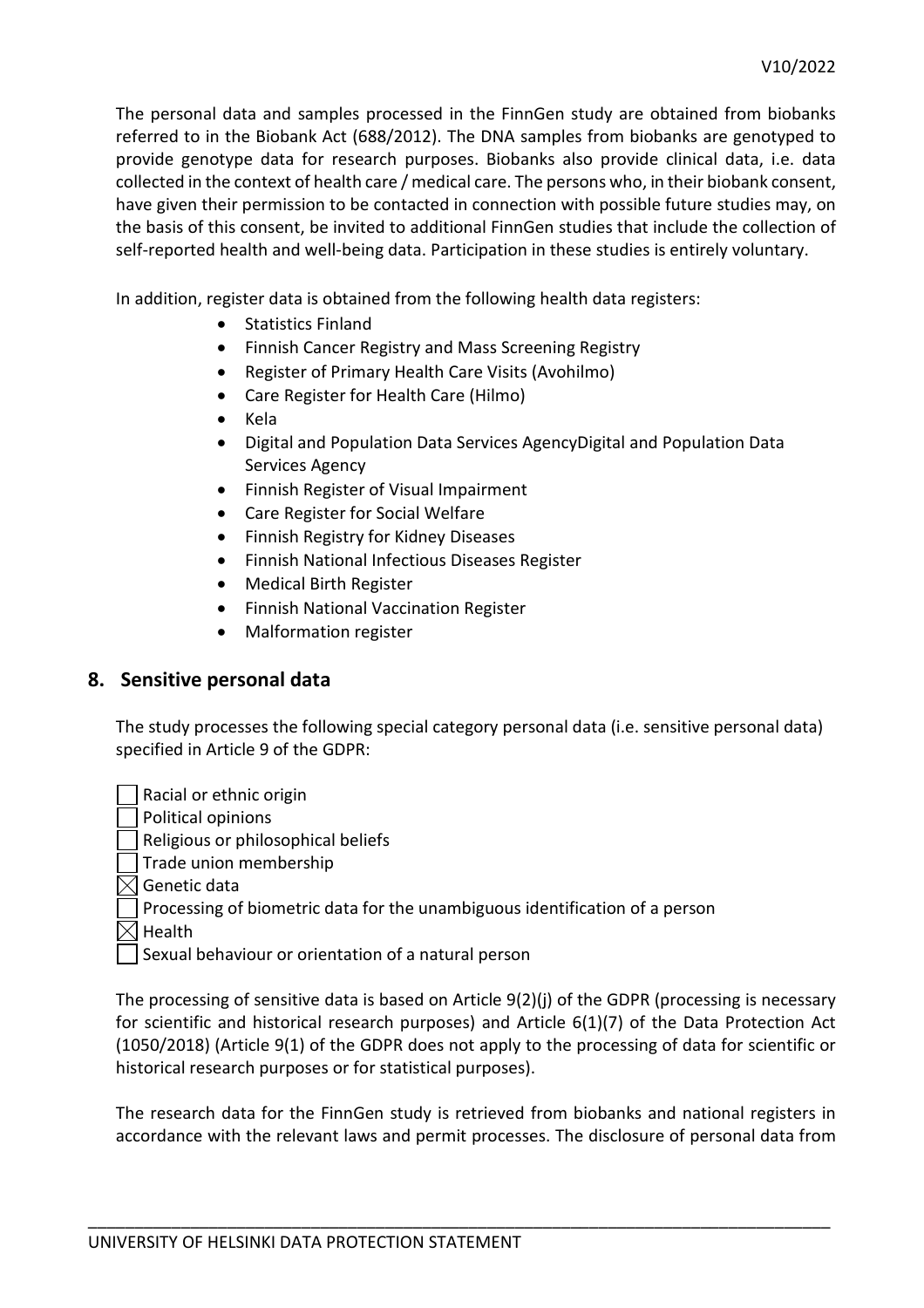biobanks and national registers is based on the relevant laws. Section 28 of the Biobank Act also constitutes a key ground for the processing of personal data provided by biobanks for research.

## **9. Duration of the processing of personal data**

The planned duration of the FinnGen study is 10 years. The study was launched on 15 August 2017.

## **10.Legal basis for the processing of personal data**

Personal data is processed on the basis of the Article 6(1) of the GDPR:

 $\boxtimes$  public interest-related task/exercise of official authority vested in the controller:  $\boxtimes$  scientific or historical research or statistical purposes (section 4(3) of the Data Protection Act)  $\Box$  archival of research materials and cultural heritage data (section 4(4) of the Data Protection Act)

consent of the subject

implementation of the legitimate interests of the controller or a third party which legitimate interest:

The processing of personal identity codes is based on section 29(1)(3) of the Data Protection Act.

The research data for the FinnGen study is retrieved from biobanks and national registers in accordance with the relevant laws and permit processes. The disclosure of personal data from biobanks and national registers is based on the relevant laws.

## **11. Data recipients**

In the FinnGen study, which is carried out as a collaborative research project, personal data is processed by the organisations participating in the research project. The parties implementing the research project participate in the processing of personal data, especially in the FinnGen study's analysis team, for the purposes of scientific research. In addition, the Finnish Institute for Health and Welfare (THL) has a registry team for the FinnGen study that processes the personal identity codes necessary for carrying out the study and uses said personal identity codes to request register data on each biobank sample donor from national health information registers. The team can also request the biobanks to send possible research invitations to the sample donors. The Finnish Institute for Health and Welfare pseudonymises the personal data using a research ID and processes the register data so that it can be utilised in research analyses.

In practice, personal data is processed by designated and identified researchers employed by the companies participating in the FinnGen study and other organisations (e.g. hospital districts and universities) outside the organisation of the University of Helsinki, which serves as the study's controller. Some of these processing organisations are located outside the EU/EEA, meaning that data is processed for FinnGen research purposes in third countries as well. For more information on this, see section 12.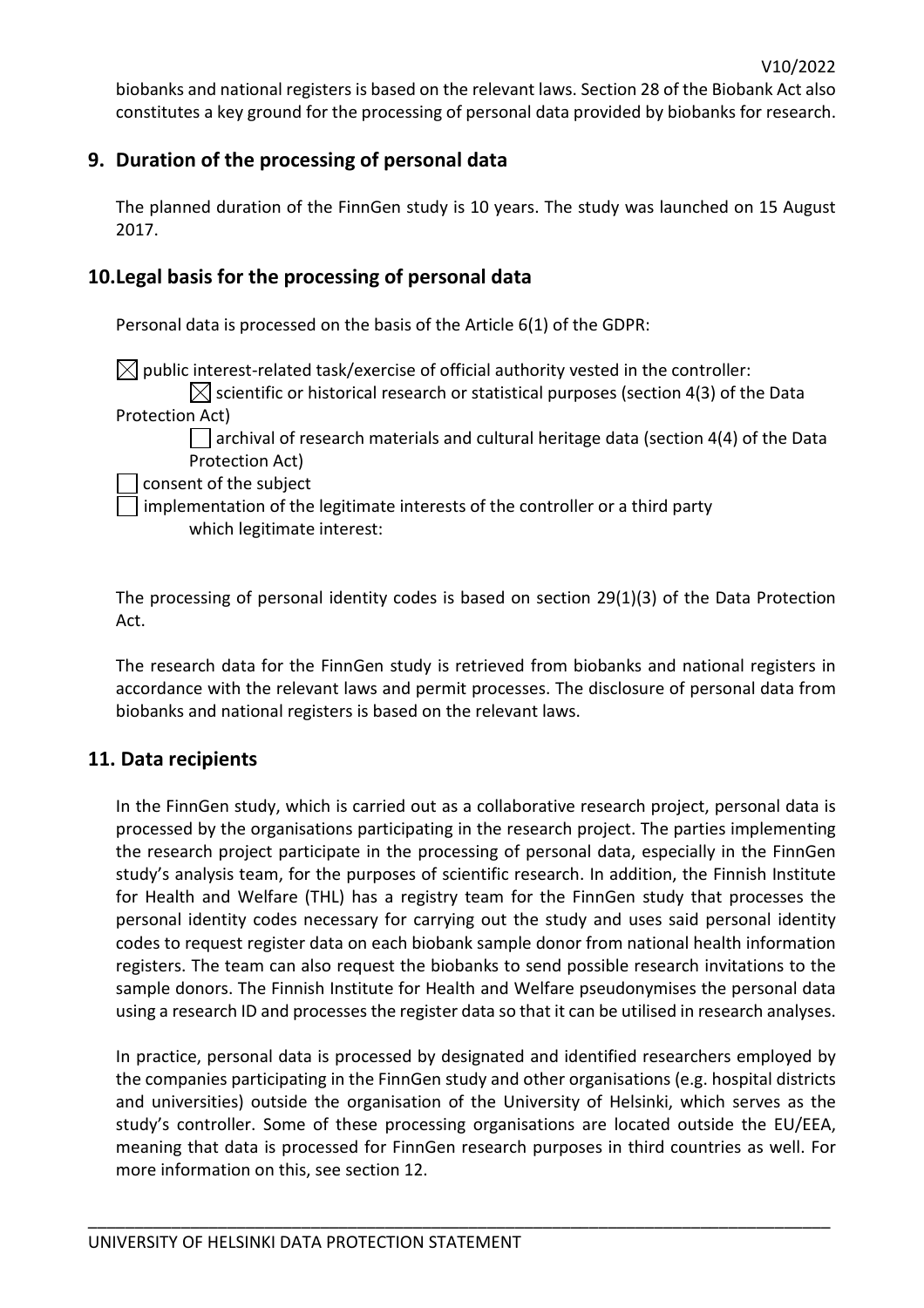In the FinnGen study, the genotyping of biobank samples encoded with research identifiers takes place in a genotyping laboratory in the United States. This section is carried out by the Finnish branch of Life Technologies Europe B.V. (Thermo Fisher Scientific) as a subcontractor of the University of Helsinki and thus the processor of personal data. Affymetrix, Inc., a genotyping laboratory belonging to the same group, processes the personal data in the United States.

In the FinnGen study, the metabolomic analysis of biobank samples encoded with research identifiers takes place in a metabolomics platform in the United States. This section is carried out by Metabolon GmbH as a subcontractor of the University of Helsinki and thus the processor of personal data. Metabolon Inc., belonging to the same group, processes the personal data in the United States.

In addition, the University of Helsinki uses service providers as subcontractors in the FinnGen study, and thus as processors of personal data, in connection with the technical processing environments and technical solutions used in the project. Such processors include, or may include, the following companies during the lifespan of the study: Google Ireland Ltd., Qvik Oy, Solita Oy, Codento Oy, CSC – IT Center for Science Ltd. and Biocomputing Platforms Ltd Oy. Of the above service providers, Google Ireland Ltd. has the possibility of processing personal data outside the EU/EEA. It is possible that other service providers will also be used as subcontractors in the study in connection with the technical processing environments and other technical solutions used for personal data at a later stage of the study.

FinnGen invitation studies were carried out through the national MyBiobank platform, which is owned by FinnGen's partner organization Finnish Biobanks (FINBB). The processing of personal data of the platform is described more in detail in the data protection statement found on the website. From the MyBiobank website, subjects are directed with an encoded, i.e. pseudonymised (without identifiable personal data) identifier to the survey platforms offered by third parties through which the self-reported data is collected. This means that the personal data of the subjects are never disclosed to any third parties. The encoded study data is retrieved from the third-party database (THL or controller) and the data is deleted from these databases no later than 60 days after the date of participation in the invitation study. These third parties are Alchemer LLC (supplier of the survey platform) and The Many Brains Project, Inc. (supplier of functional tests). The recall study has ended 31st of August, 2021, and the information has been added as part of the FinnGen study material, and the third parties named here will no longer process personal data.

The University of Helsinki has concluded or will conclude the appropriate and legally binding agreements with all processors working on behalf of the University of Helsinki on the processing of personal data before the work regarding the processing of personal data is set to begin.

## **12. Transfer or disclosure of information outside the EU and the European Economic Area**

Data will be transferred to personal data processors not located within the EU/EEA, and these processors are listed below. For each processor, the non-EU and EEA state in which the processor processes the personal data is also reported.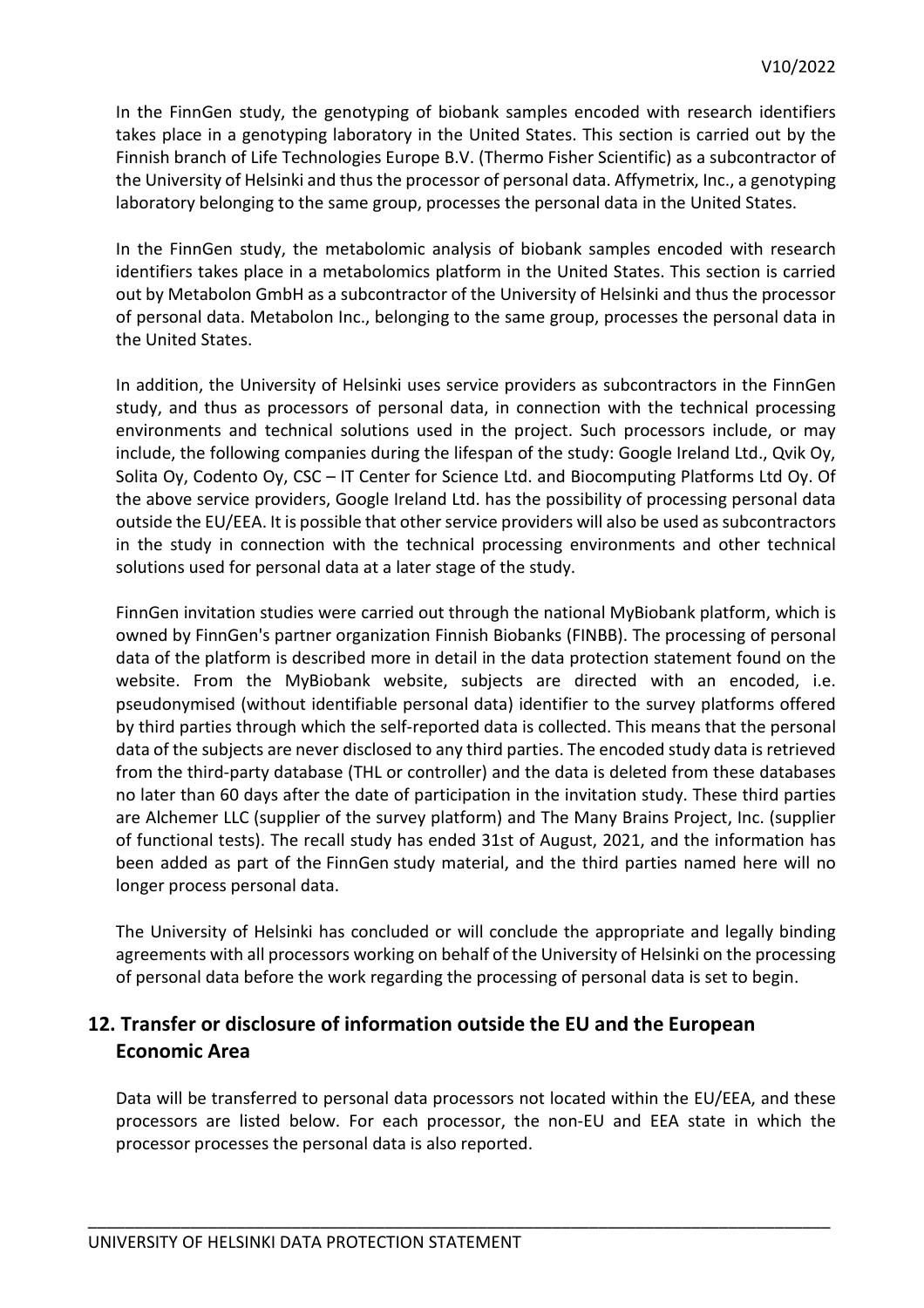- The following companies participating in the implementation of the FinnGen study may process personal data outside the EU/EEA:
	- i. AbbVie Inc., USA
	- ii. Biogen MA Inc., USA
	- iii. Celgene Corporation/Bristol Myers Squibb, USA
	- iv. Genentech Inc., USA
	- v. Merck Sharp & Dorme Corp., USA
	- vi. Pfizer Inc., USA
	- vii. Sanofi US Services Inc., USA
	- viii.GlaxoSmithKline Intellectual Property Development Ltd, USA, UK
	- ix. Janssen Biotech Inc., USA
	- x. Maze Therapeutics Inc., USA
	- xi. AstraZeneca UK Ltd, USA
	- xii. Novartis AG, USA, Switzerland
	- xiii. Boehringer Ingelheim International GmbH, UK
	- xiv. The Broad Institute Inc., USA
	- xv. Life Technologies Europe B.V., subsidiary in Finland (Thermo Fisher Scientific), Affymetrix, Inc. USA
	- xvi. Google Ireland Ltd., may process data in the USA
	- xvii. Metabolon GmbH, USA

The University of Helsinki has entered or will enter into agreements with the aforementioned non-EU and EEA processors on the processing of personal data prior to the commencement of the processing of personal data by the processors in question.

For all of the processors specified above, the standard clauses/model contractual clauses adopted by the European Commission (Article 46(2)(d) of the GDPR) have been used as the legal basis enabling the transfers outside the EU and EEA.

The data subject has the possibility to obtain more detailed information and a copy of the protection measures taken in the transfer by contacting the contact person referred to in section 2 above or the Data Protection Officers referred to in section 3.

\_\_\_\_\_\_\_\_\_\_\_\_\_\_\_\_\_\_\_\_\_\_\_\_\_\_\_\_\_\_\_\_\_\_\_\_\_\_\_\_\_\_\_\_\_\_\_\_\_\_\_\_\_\_\_\_\_\_\_\_\_\_\_\_\_\_\_\_\_\_\_\_\_\_\_\_\_\_\_\_

#### **13. Automated decision making**

No automated decisions are made.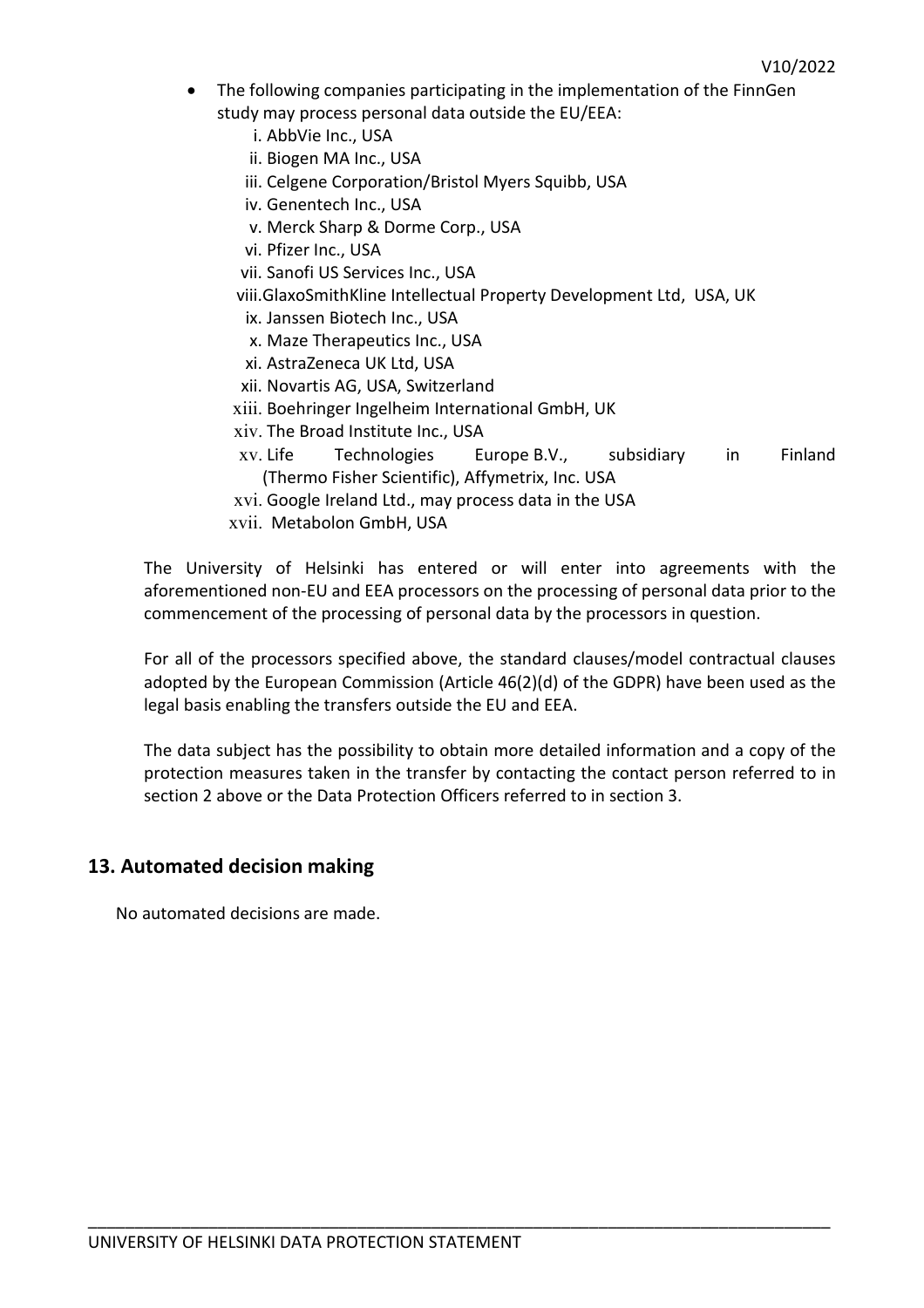## **14. Protection of personal data**

All personal data is processed and stored in such a way that only the persons who need it for research purposes may access the data. All data is processed confidentially.

The data processed in information systems is protected in the following ways:

 $\boxtimes$  user ID  $\boxtimes$  password  $\boxtimes$  use registration  $\boxtimes$  access control

 $\boxtimes$  other, please specify: two-factor authentication

Processing of direct identifiers:

The controller collects personal data without the use of direct identifiers

 $\boxtimes$  Direct identifiers are removed at the analysis stage, analyses are carried out using encoded data, partly at group level

 $\vert\ \vert$  The material is analysed using direct identifiers because (justification for the storage of direct identifiers):

## **15. Processing of personal data after the end of the study**

The aim will be to archive the data contained in the research material in the University of Helsinki within the limits permitted by law, unless otherwise permitted by legislation. If it will not be legally possible to archive the material or part of it after the end of the study and there is no other possibility of processing the research material within the scope of the law, the research material containing personal data will be destroyed.

The FinnGen research data is valuable and it would be useful if it could also be used for further research. However, this would only be done within the existing legislative framework and the biobank and registration permits granted for the FinnGen study. Under the GDPR, personal data may not, as a rule, be processed in a manner that is incompatible with the initial purposes at a later date. However, the exceptions to this include e.g. scientific or historical research purposes, in which case any further processing conducted for these purposes will not be considered to be incompatible with the initial purposes, provided that the personal data processing principles specified in the GDPR are followed and that the data subject is notified of these new processing purposes, e.g. when a new study is to be launched.

## **16. What rights data subjects have and derogating from these rights**

A request for the exercise of the data subject's rights must be made at [finngen](mailto:finngen-info@helsinki.fi)[info@helsinki.fi.](mailto:finngen-info@helsinki.fi) If they so wish, the data subject may also contact the data protection officer directly at dpo[-finngen@](mailto:grp-finngen-dpo@helsinki.fi)helsinki.fi.

\_\_\_\_\_\_\_\_\_\_\_\_\_\_\_\_\_\_\_\_\_\_\_\_\_\_\_\_\_\_\_\_\_\_\_\_\_\_\_\_\_\_\_\_\_\_\_\_\_\_\_\_\_\_\_\_\_\_\_\_\_\_\_\_\_\_\_\_\_\_\_\_\_\_\_\_\_\_\_\_

#### **The rights of data subjects**

Under the GDPR, the data subject has the right to:

- access data
- rectify data
- remove data and be forgotten
- restrict the processing of data
- transfer data from one system to another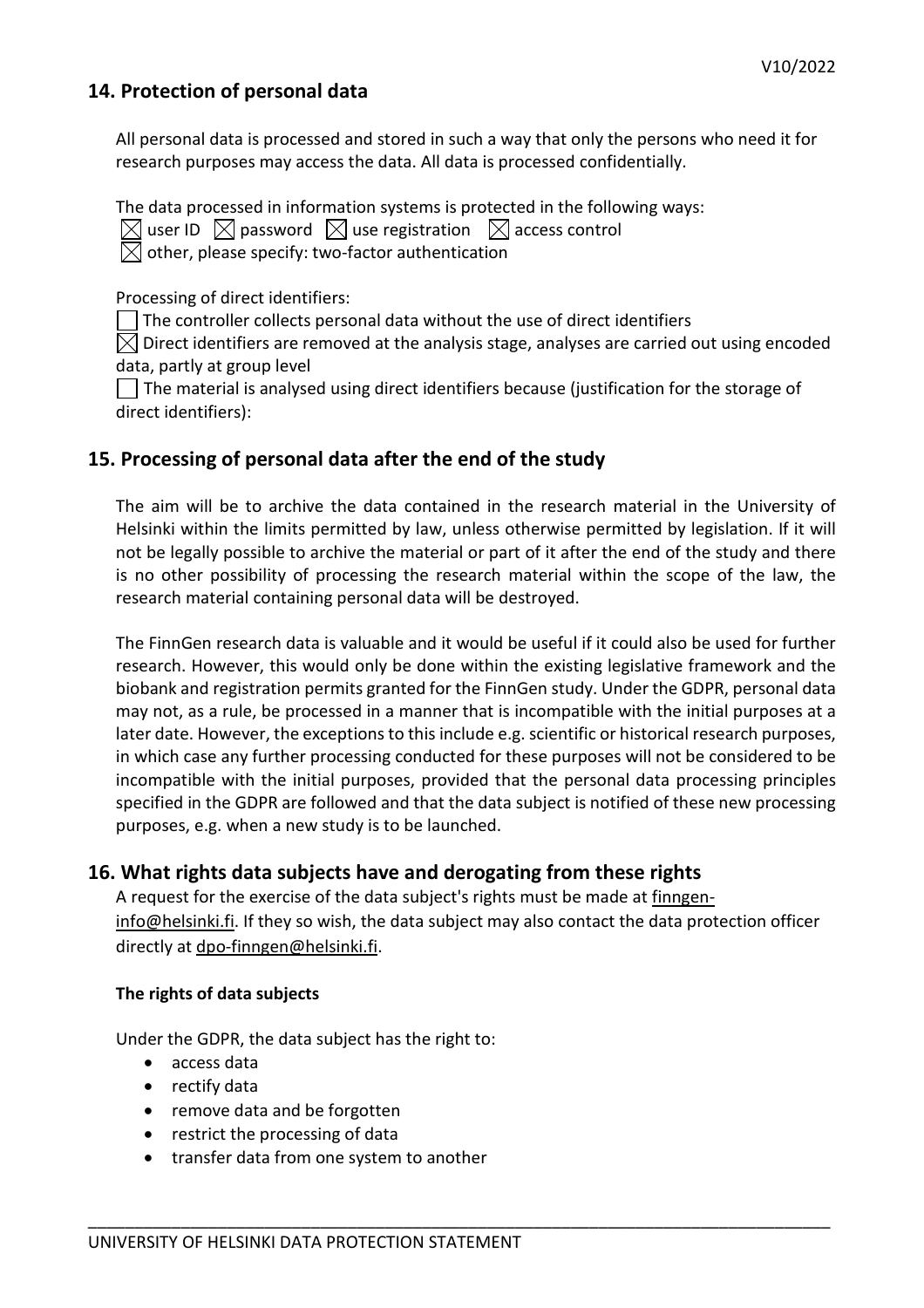- object to the processing of data
- not be subjected to automated decision-making.

However, the data subject cannot exercise all of these rights in all situations. For example, the situation is affected by the basis for the processing of personal data. More detailed information on data subject rights in different situations can be found on the Data Protection Ombudsman's website:<https://tietosuoja.fi/en/what-rights-do-data-subjects-have-in-different-situations>

According to the Biobank Act and the GDPR, the data subject (the sample donor) in the FinnGen study has the right to withdraw the biobank consent they have given to their biobank. The data subject may also prohibit the use of their samples and data in biobank research if the processing involves any so-called old transferred data. The withdrawal and prohibition of consent must be given in writing to the biobank to which the data subject provided their sample. The notification can be made using a signed prohibition form or a free-form letter containing the identifiable personal data of the data subject and their signature. More detailed information on the procedure can be obtained from the biobanks.

When participating in FinnGen's invitation studies, the research subject must first consent to FinnGen's research, on the basis of which the data disclosed in the studies is collected for the University of Helsinki and the Biobanks. FinnGen's research consent can be withdrawn by contacting the biobank as described above. The FinnGen consent form can be read in its entirety at https://www.finngen.fi/en/citizens/recall-study.

Data subjects have the right to ask what samples and/or data have been collected on them, from what sources, and what is their origin. They may ask where the samples and data have been disclosed and, if they have been disclosed outside the EU, they have the right to receive a report on the safeguards used in the transfer process. They may request the rectification or removal of their data and object to the processing by notifying the biobank in writing.

#### **Applicability of rights**

If the processing of personal data in a study does not require the identification of the data subject and the controller cannot identify the data subject, the rights related to checking, rectifying, erasing, restricting the processing, notification obligations and transfers of data will not apply unless the data subject provides additional information that enables their identification (Article 11 of the GDPR).

#### **Derogating from these rights**

The GDPR and the Finnish Data Protection Act allow for derogations from certain data subject rights when personal data is processed in scientific research and the implementation of the rights would significantly prevent or hinder the realisation of the purposes for the processing.

The need for derogating from the data subject's rights is always assessed on a case-by-case basis.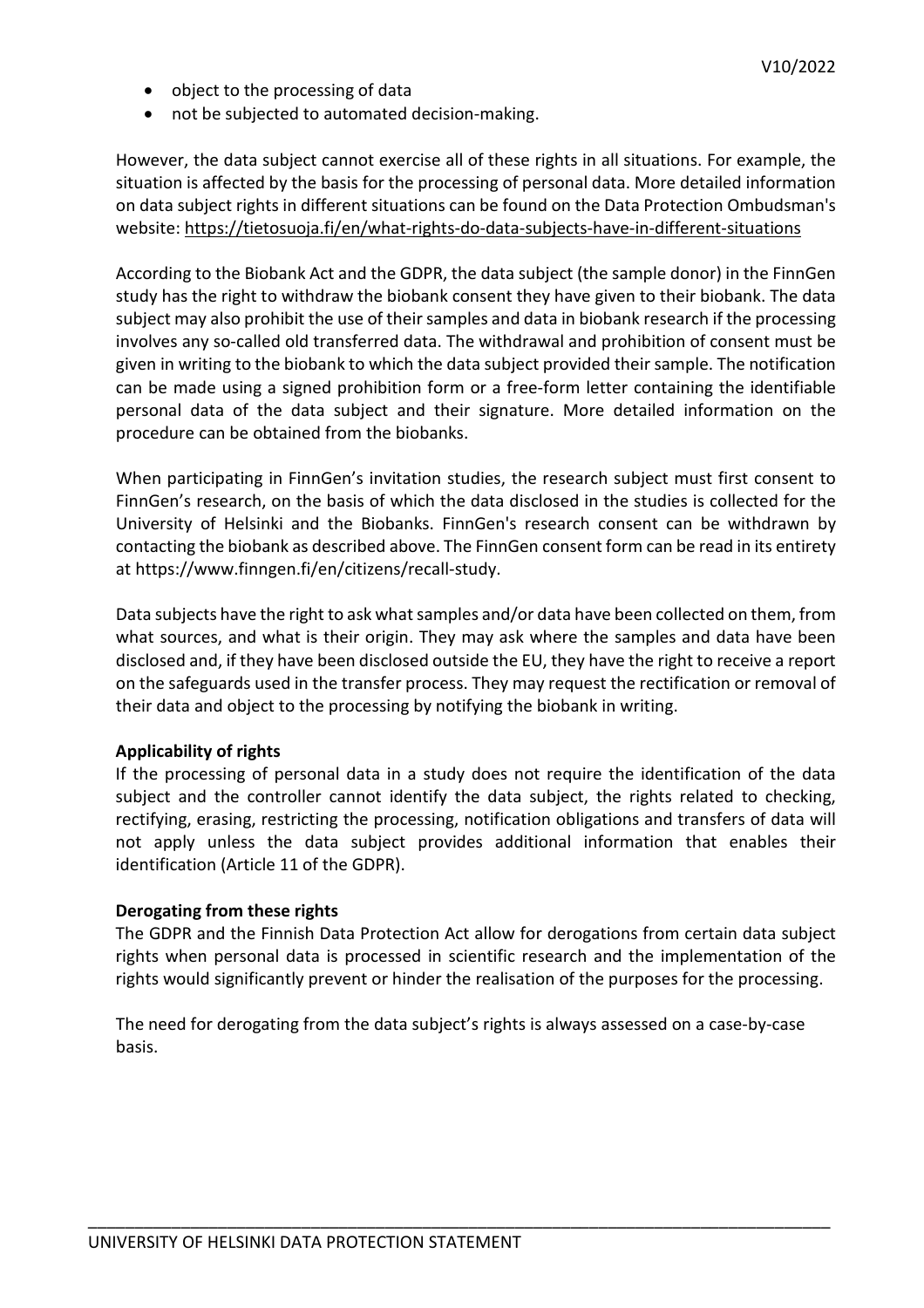#### **Right of appeal**

Every data subject has the right to file a complaint with the Office of the Data Protection Ombudsman if they feel that the processing of their personal data has violated any currently valid data protection legislation.

Contact information:

Office of the Data Protection Ombudsman Visiting address: Lintulahdenkuja 4, 00530 Helsinki, Finland Mailing address: P.O. Box 800, 00531 Helsinki, Finland Switchboard: +358 29 56 66700 Registry: +358 29 566 6768 Email: tietosuoja(at)om.fi

## 17.**Joint controllership**

#### **Joint responsibility of the University of Helsinki and the research partner for the research partner's analyses**

Within the framework of the project, research partners participating in research (hospital districts, universities conducting biotechnology research, the Blood Service, the Finnish Institute for Health and Welfare, pharmaceutical companies, see section 5 above) have the opportunity to carry out their own analyses based on the following criteria:

- Research partners must have their analysis plans approved at the University of Helsinki. The University of Helsinki verifies that the analysis is in line with the scientific objectives and research plan of the FinnGen project.
- The results of the analysis will be co-published with the University of Helsinki the results will be made available to the entire scientific community.
- The research partner may process personal data only in a secure environment provided by the University of Helsinki. Partners will never receive information "for themselves".

With regard to these analyses, the research partner in question is responsible for the processing of personal data jointly with the University of Helsinki. The University of Helsinki and the research partner conducting the analysis are joint controllers.

#### **The University of Helsinki is responsible for the security of processing personal data together with the Finnish Institute for Health and Welfare (THL).**

The information security standards to be followed in the research project have been determined under the authority of the University of Helsinki in accordance with the National Security Auditing Criteria (KATAKRI) security level III. All data processed in the study will be preserved in an information secure environment that complies with the legal requirements. The University of Helsinki is responsible for ensuring that all research partners comply with the agreed information security standards. Research partners are obliged to comply with the agreed information security standards and are responsible for the implementation of information security in the agreed manner.

#### **The University of Helsinki is responsible for the implementation of the rights of data subjects**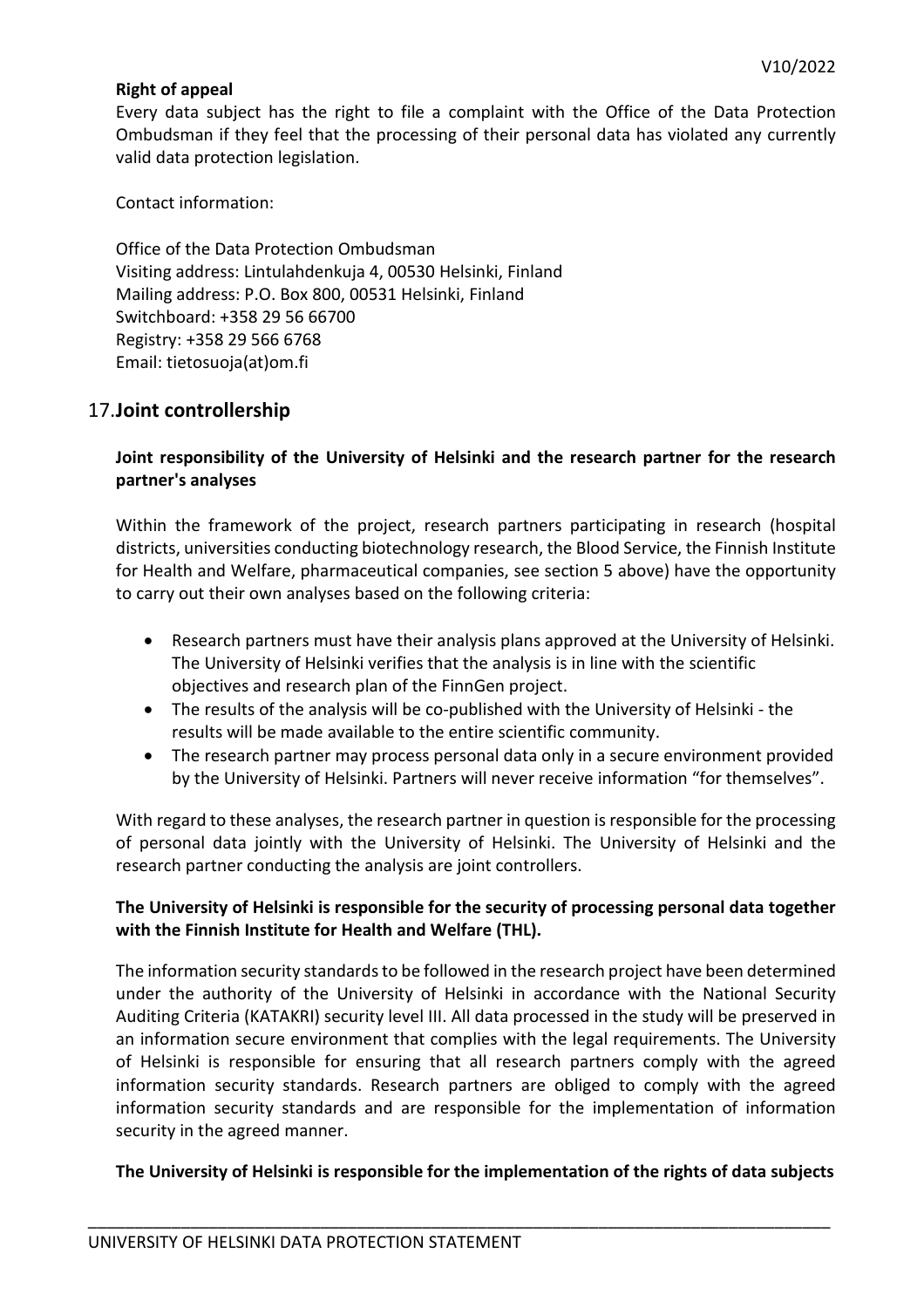The University of Helsinki and the research partners participating in the project have agreed that if enquiries or the exercise of the data subject's rights relate to a part of the research on which the University of Helsinki and the participating research partner are jointly responsible as mentioned above, the University of Helsinki will primarily take care of responding to the request and implementing the rights of the data subjects. If necessary, the University of Helsinki will forward the request to the research partner.

A request for the exercise of the data subject's rights must be made at [finngen](mailto:finngen-info@helsinki.fi)[info@helsinki.fi.](mailto:finngen-info@helsinki.fi) If they so wish, the data subject may also contact the data protection officer directly at dpo[-finngen@](mailto:grp-finngen-dpo@helsinki.fi)helsinki.fi.

#### **Summary of the parties' key responsibilities and obligations with regard to the analyses of the research partner**

|                                                                                 | The University of Helsinki<br>is responsible                                                                  | The research partner is<br>responsible                                      |
|---------------------------------------------------------------------------------|---------------------------------------------------------------------------------------------------------------|-----------------------------------------------------------------------------|
| Lawfulness of processing                                                        | (Entirely)                                                                                                    | (For its part)                                                              |
| Obligation to demonstrate<br>compliance with the data<br>protection legislation | (Entirely)                                                                                                    | (For its part)                                                              |
| Information technology<br>environment                                           |                                                                                                               |                                                                             |
| Informing data subjects                                                         |                                                                                                               |                                                                             |
| Implementation of data subjects'<br>rights                                      |                                                                                                               | (Directs contacts to the<br>University of Helsinki)                         |
| Responsibility for subcontractors                                               | (The research partner may<br>only use subcontractors<br>with the permission of the<br>University of Helsinki) | (Responsible for<br>permitted<br>subcontractors)                            |
| Security                                                                        |                                                                                                               |                                                                             |
| Reporting potential data breaches<br>to authorities and data subjects           |                                                                                                               | (Informs the University<br>of Helsinki<br>immediately)                      |
| Confidentiality                                                                 |                                                                                                               |                                                                             |
| Data transfer outside the EU/EEA                                                | (The research partner may<br>only transfer data with the<br>permission of the<br>University of Helsinki)      | (If the transfer is<br>permitted, responsible<br>for ensuring its legality) |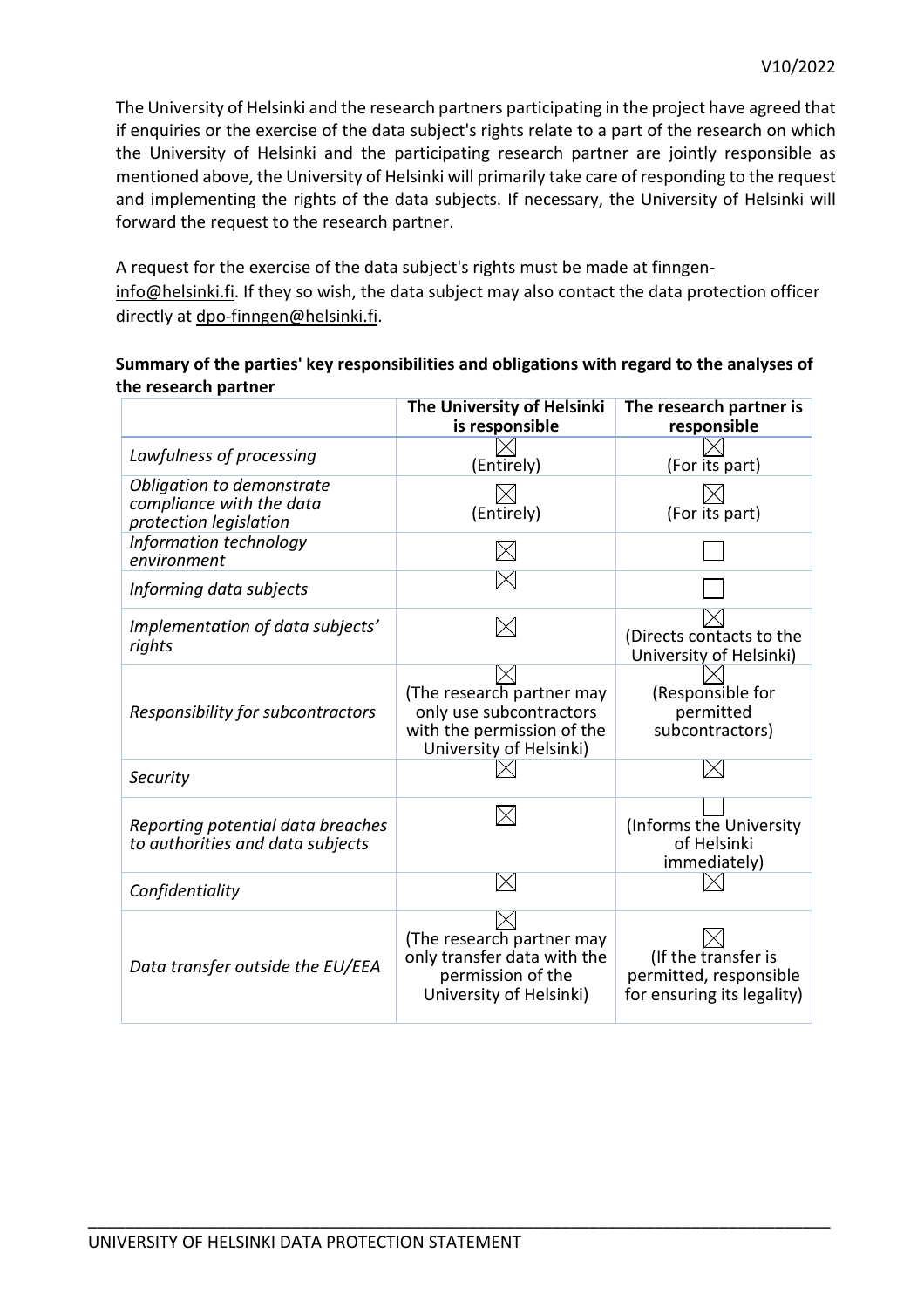# **Data requested from biobanks and registers for the FinnGen study**

#### **Contents**

All data requests from registers are made using the personal identity code of the subjects, and the register data obtained through the personal identity codes is combined with the research identifier generated for the subjects by the Finnish Institute for Health and Welfare. The personal identity codes of the subjects will be removed from the usable files coming to the FinnGen study. In addition, the dates will be changed to the subject's age on the date in question or the dates may be randomized. The details for the persons are requested for the entire period when they have been available in the register.

\_\_\_\_\_\_\_\_\_\_\_\_\_\_\_\_\_\_\_\_\_\_\_\_\_\_\_\_\_\_\_\_\_\_\_\_\_\_\_\_\_\_\_\_\_\_\_\_\_\_\_\_\_\_\_\_\_\_\_\_\_\_\_\_\_\_\_\_\_\_\_\_\_\_\_\_\_\_\_\_

#### **Auria Biobank and Helsinki Biobank**

- Information related to heart failure
	- o Ejection fraction values
	- o ProBNP
	- o BNP
	- o Creatinine
	- o Heart measurements
	- o Diastolic insufficiency values

## <span id="page-11-0"></span>KELA

#### **Medicinal products database and reimbursements for medicine expenses**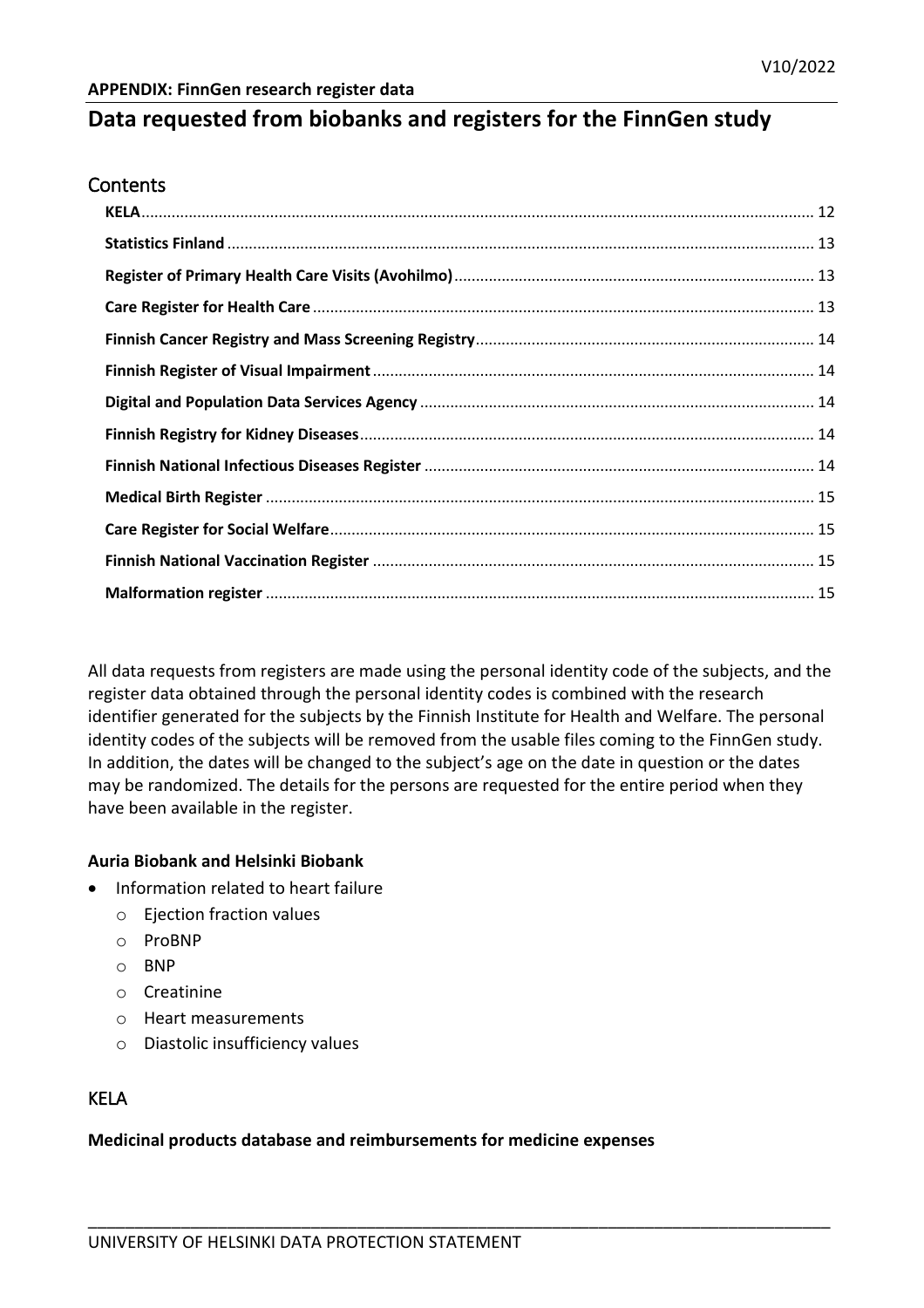- ATC code of the medicinal product and information related to the pharmaceutical package
- Class of reimbursement paid for the medicinal product and information on the illness entitling to compensation
- Information related to the date of purchase of the medicinal product and the date of the prescription
- Information related to the price of the medicinal product
- Information related to the doses and distribution of the medicinal product
- Municipality of residence
- Reimbursement identifiers given to the pharmaceutical rights and the date and timerelated information concerning the pharmaceutical right
- Private dental reimbursement information, medical records, procedures and dentist's fees

#### <span id="page-12-0"></span>Statistics Finland

#### **Cause of death statistics**

- Cause of death data
- Time and place of death data
- Municipality of residence
- Cause of death of the parents of the study group
- Level of education
- Field of education
- Occupation
- Socioeconomic status

## <span id="page-12-1"></span>Register of Primary Health Care Visits (Avohilmo)

#### **Basic data about service events and information describing each service event:**

- Data on the customer's municipality of residence and place of residence
- Visiting date
- Information, diagnoses and measures related to the reason for the visit
- Smoking

## <span id="page-12-2"></span>Care Register for Health Care (Hilmo)

The following data is retrieved: customers removed from the inpatient wards, the calculation of health centre and hospital inpatient ward patients conducted on 31 December, day surgery hospital activities, and outpatient care in specialised medical care. The queries contain data describing the patient, their admission to treatment, the treatment received by the patient and the basics of their customer relationship, and how they left the treatment: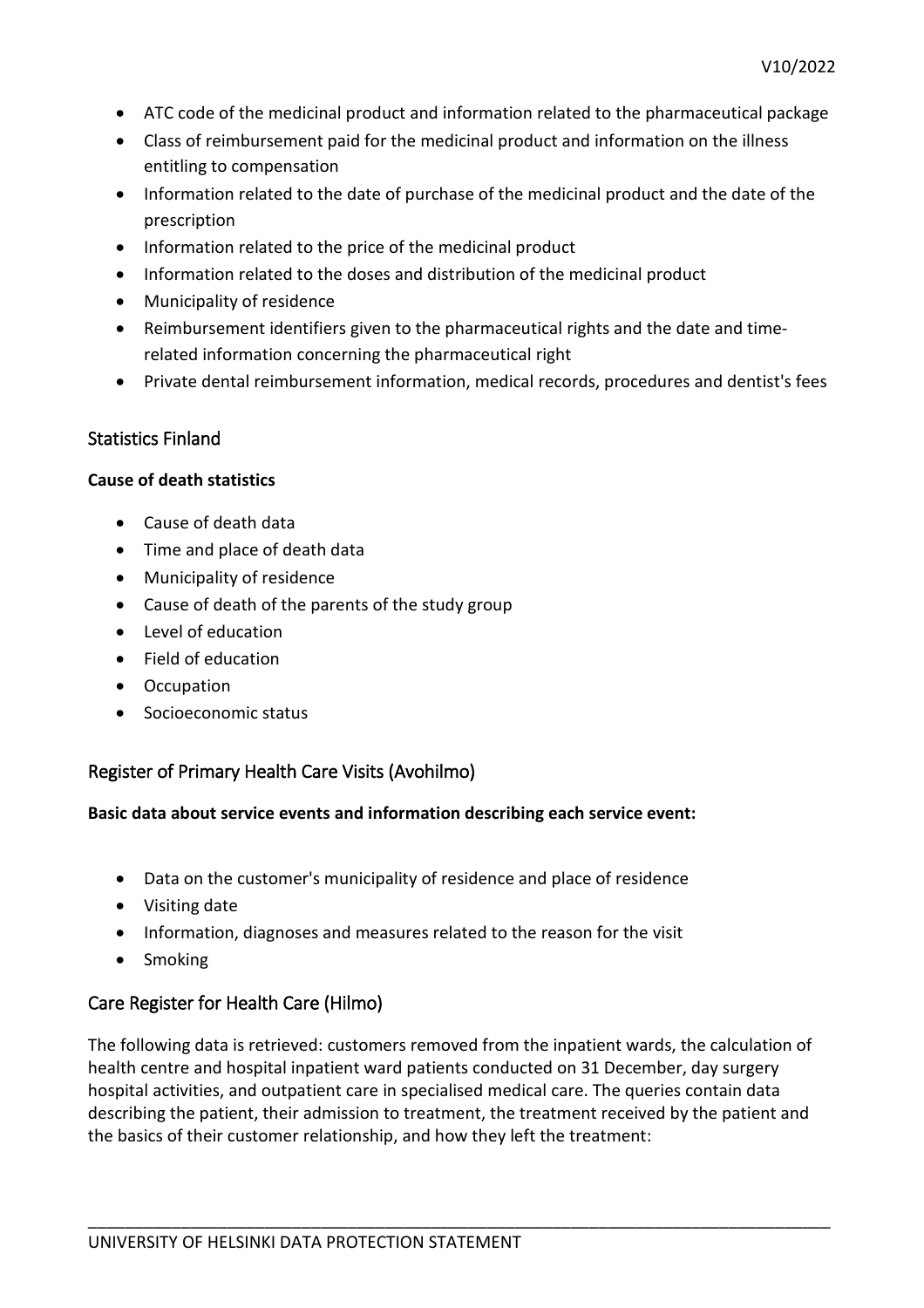- Municipality of residence
- Data related to treatment admissions and departures
- Diagnosis and accident data
- Data related to measures
- Data on procedures for demanding cardiac patients related to the procedure's type and complications

#### <span id="page-13-0"></span>Finnish Cancer Registry and Mass Screening Registry

- The order numbers of cancers and the cause and specification codes of each cancer
- Data on the behaviour, location and prevalence of cancer
- Temporal data related to cancer detections and deaths, and death-related status data concerning the cancer
- Municipality of residence
- Screening data for cervical and breast cancer

#### <span id="page-13-1"></span>Finnish Register of Visual Impairment

- Diagnoses and classifications related to visual impairments, additional injuries and longterm illnesses
- Temporal data related to visual impairments and the dates of notification
- Data on visual acuity and field of vision
- Severity of the visual impairment

#### <span id="page-13-2"></span>Digital and Population Data Services Agency

- Place of residence and municipality of birth data
- Date when the subject may have moved from the country
- Study group parents
- The municipality of birth of the parents of the study group
- The date of death of the parents of the study group
- Number of children of the subject and the randomised years of birth of any children born to female subjects

#### <span id="page-13-3"></span>Finnish Registry for Kidney Diseases

- Place of residence data
- Renal disease diagnosis, other diseases, treatments and laboratory values

#### <span id="page-13-4"></span>Finnish National Infectious Diseases Register

- Data on the patient's municipality of residence, place of treatment, course of infection, time of onset of symptoms, and basis of diagnosis
- Data on the place of treatment, the date of sampling, the findings made, the method for detecting microbes, the quality of the sample, and the name of the reporting laboratory